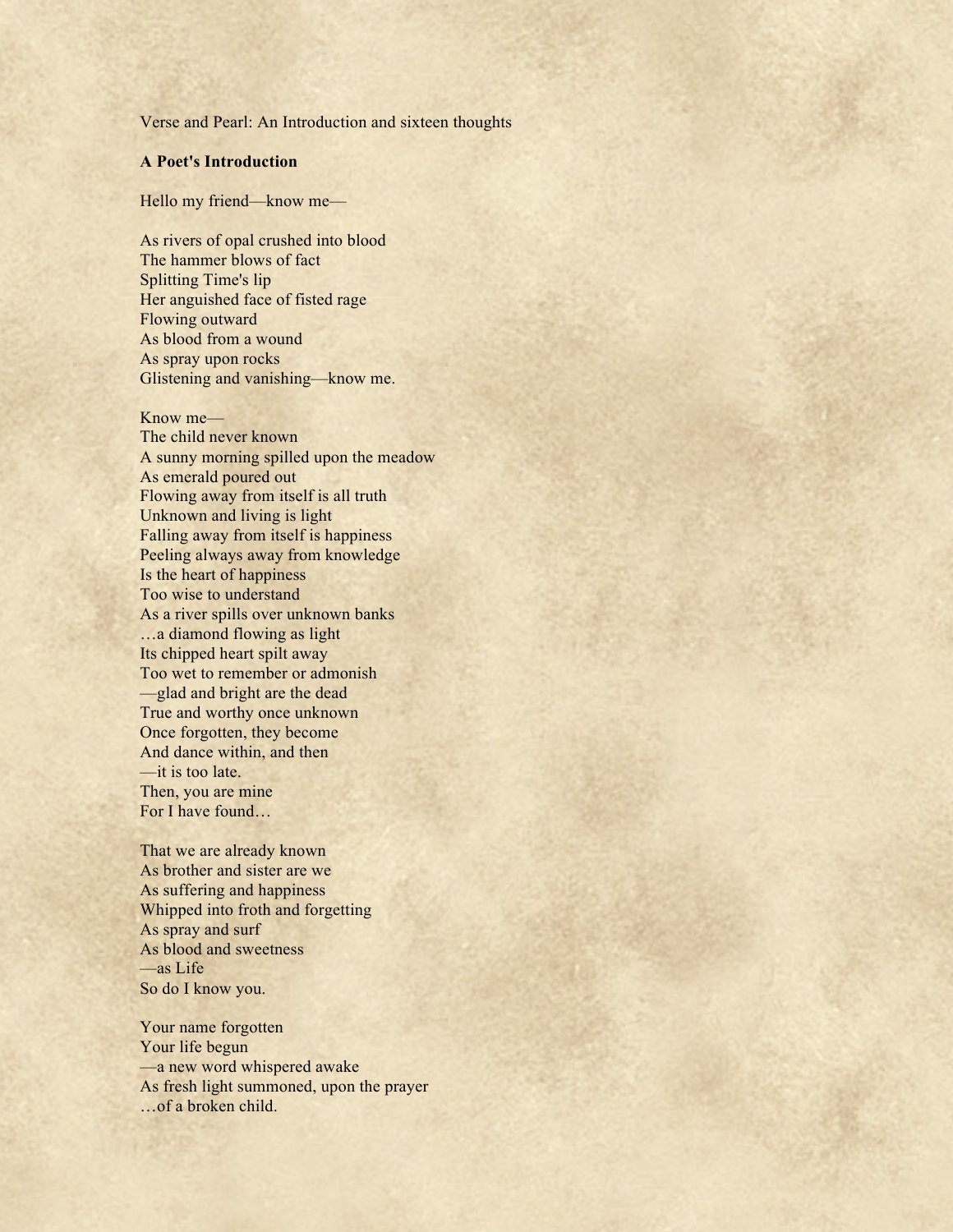1. Over time some of us change for the better, some for the deader.

2. You believe you insult me to decry what I was, and spit upon my shadow? We shall spit on it together, and praise me the more.

3. A rest is Time's incarceration.

4. Necessity and the firing squad know: The surest way to change, is with your back against the wall.

5. When everyone else seems to be growing still older, I am the only one who seems older but still growing.

6. When time cracks us open,

And what age has tempered, snaps as a brittle twig underfoot, The sound of youth wells up amidst a white frost. Once again the orchid blooms, but to winter's field.

7. Pain has brought a child's tears to old eyes, and found in their shedding, youth enough to want even again all new and sweet torments, even happiness.

8. The old are long resigned to compromise. The wise met compromise and long ago resigned.

9. We are as a point of morning ice, born of dew and night, brought alive to catch the sun. And once we have held its fire as our own, then but a melted tear upon the day.

10. When brought to bear upon one of the most sensitive nature, it is a question whether the naked experience of beauty is one of pain or pleasure. That which is most exquisite is too bitter sweet, and so becomes ineffable.

11. The most hopeful thought: I am a false assumption.

12. Only the barren have children rather than become them.

13. People are lazy, that's why they invented contentment.

14. Self-belief: The belief in an illusion is the foundation of all human achievement.

15. Each day will whisper her new and perfect name into the ear of a child, however aged, only a child is able to hear a new word.

16. A dew drop drinks in Morning's sultry breath, until it grows fat, heavy and ripe, round and full enough for the earth to draw its hunger upward, and pluck its sweetness to earth. So might our longing, pluck loose the promise of our days.